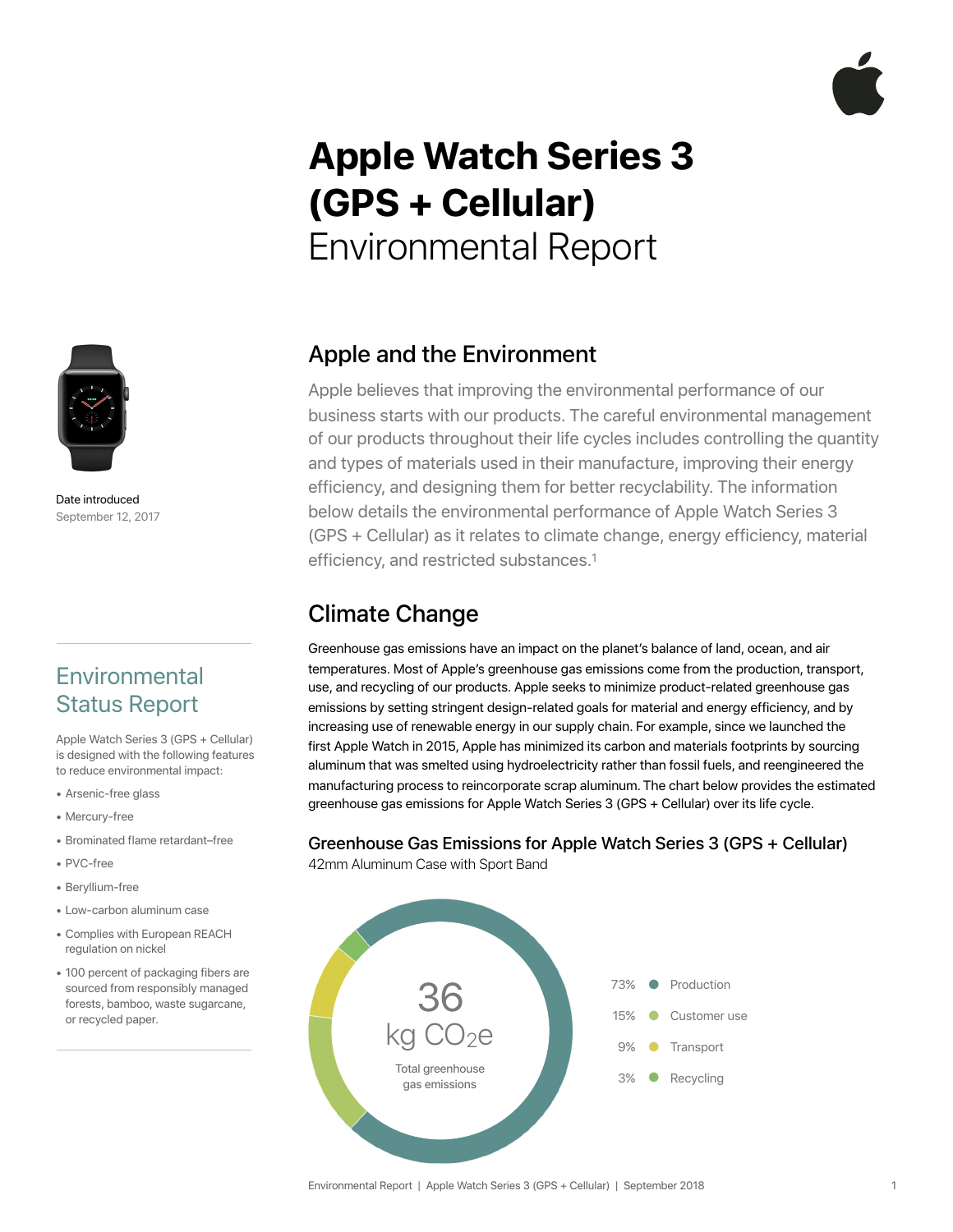

#### **Battery chemistry**

- Lithium-ion polymer
- Free of lead, cadmium, and mercury

### Energy Efficiency

Apple Watch Series 3 (GPS + Cellular) uses power-efficient components and software that intelligently manages power consumption. The following table details the energy efficiency of the Apple USB Power Adapter.

#### Power Consumption for Apple USB Power Adapter

| Mode                     | 100V   | 115V   | 230V   |
|--------------------------|--------|--------|--------|
| Power adapter, no-load   | 0.105W | 0.108W | 0.100W |
| Power adapter efficiency | 74.3%  | 74.3%  | 73.1%  |

### Material Efficiency

Apple's ultracompact product and packaging designs lead the industry in material efficiency. Reducing the material footprint of a product helps maximize shipping efficiency. It also helps reduce energy consumed during production and material waste generated at the end of the product's life. Apple Watch cases are available in stainless steel and aluminum—materials highly desired by recyclers. The chart below details the materials used in Apple Watch Series 3 (GPS + Cellular).2

### Material Use for Apple Watch Series 3 (GPS + Cellular)



42mm Aluminum Case with Sport Band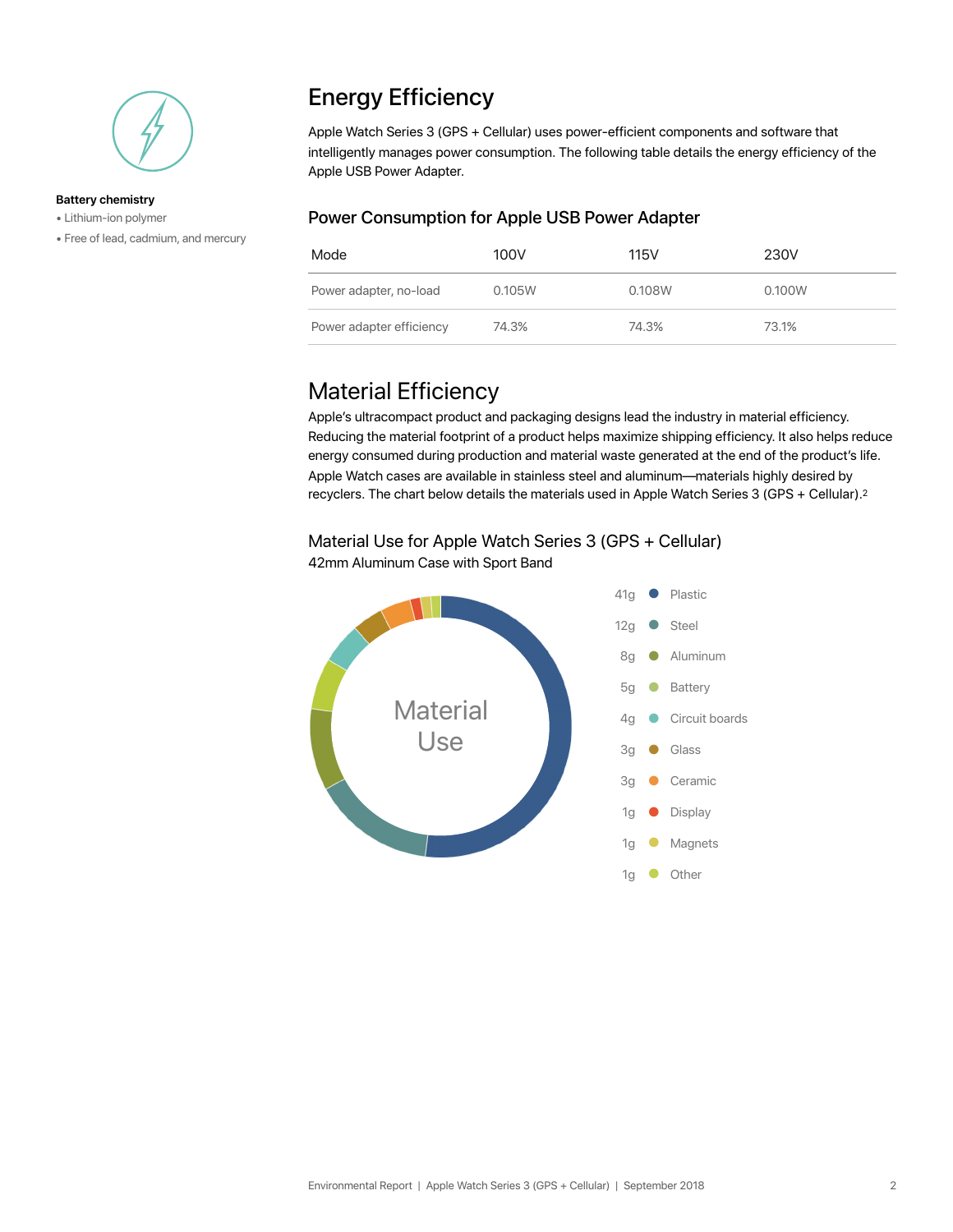

Apple Watch Series 3 (GPS + Cellular) retail packaging contains at least 39 percent recycled content.

### Packaging

The retail packaging for Apple Watch Series 3 (GPS + Cellular) is highly recyclable, and 100 percent of the fiber in its retail box is from recycled content, bamboo, waste sugarcane, or responsibly managed forests. The following table details the complete set of materials used in the Apple Watch Series 3 (GPS + Cellular) packaging.

#### Packaging Breakdown for Apple Watch Series 3 (GPS + Cellular)

| Material                      | Retail box | Retail and shipping box |
|-------------------------------|------------|-------------------------|
| Fiber (corrugate, paperboard) | 416g       | 579g                    |
| Plastic film                  | 1g         | 7а                      |

### Restricted Substances

Apple has long taken a leadership role in restricting harmful substances from our products and packaging. As part of this strategy, all Apple products comply with the strict European Directive on the Restriction of the Use of Certain Hazardous Substances in Electrical and Electronic Equipment, also known as the RoHS Directive, and the European Regulation on Registration, Evaluation, Authorisation and Restriction of Chemicals, also known as the REACH regulation. Apple Watch Series 3 (GPS + Cellular) goes further by incorporating more aggressive restrictions on mercury, brominated flame retardants (BFRs), PVC, and beryllium.

In addition, we paid special attention to the materials that will be in prolonged skin contact and applied rigorous controls for them. We developed a list of restricted substances based on existing Apple policies, leading standards, international laws and directives, and recommendations from toxicologists and dermatologists.

Apple then tested and evaluated materials for the concentration of restricted substances, using both Apple and independent laboratories. Toxicologists reviewed the test results to evaluate safety. Finally, we took the added step of having toxicologists review the chemical formation of each material that may have prolonged contact with the skin.

Only materials that passed these reviews were acceptable for use in Apple Watch Series 3 (GPS + Cellular).



## Recycling

Through efficient design and the use of highly recyclable materials, Apple has minimized material waste at the product's end of life. Through Apple GiveBack, customers can trade in eligible devices for an Apple Store Gift Card. If it's not eligible for credit, we'll recycle it for free. In addition, Apple offers and participates in various product take-back and recycling programs in 99 percent of the countries where Apple sells products, including at every Apple Store. For more information on how to recycle your products at end of life, visi[t www.apple.com/giveback.](http://www.apple.com/giveback)